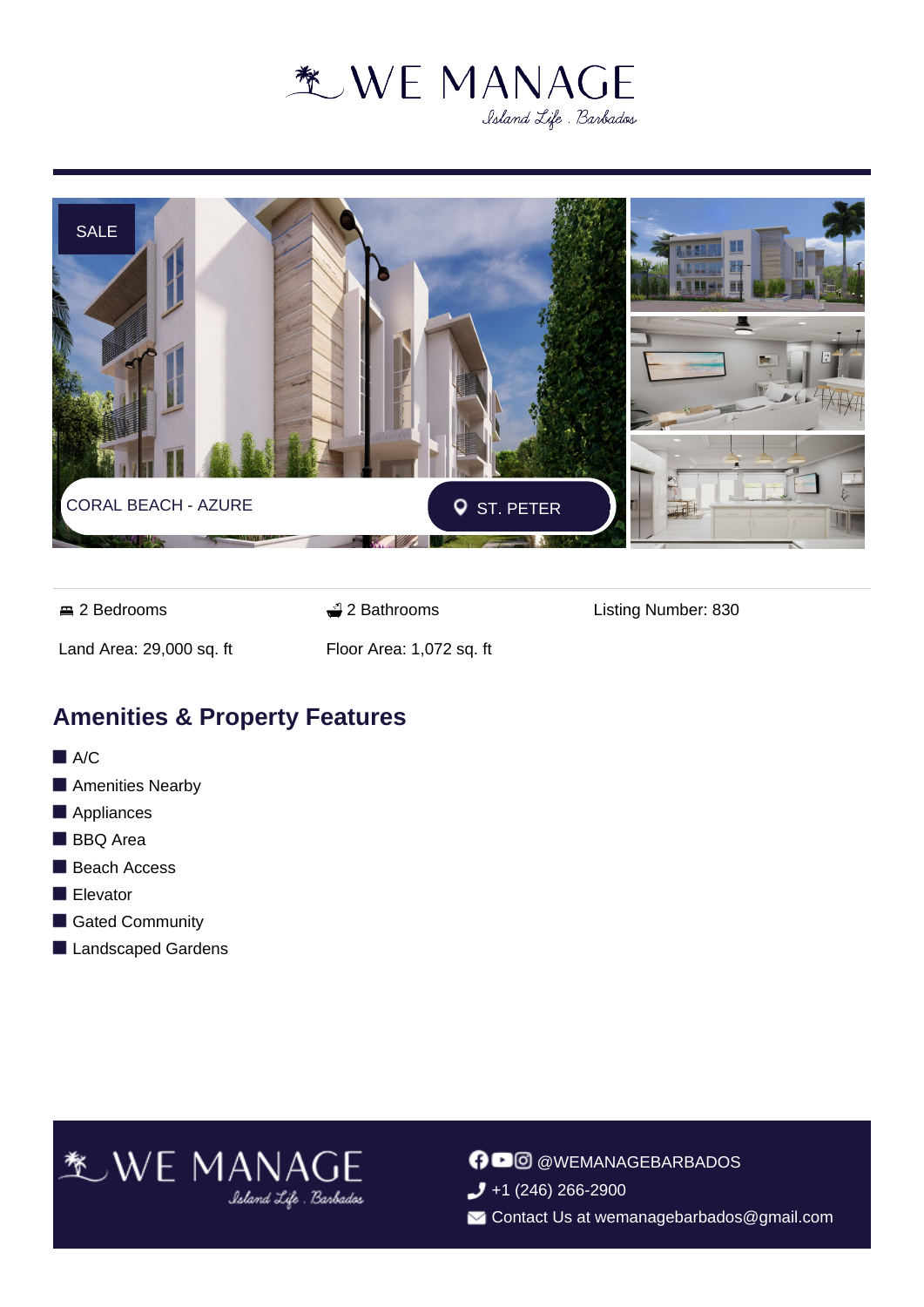

#### **Description:**

#### **STARTING AT US\$399,000**

Coral Beach is the newest luxury development on the West Coast of Barbados, comprising twenty-one, two-bedroom modern and impeccable residences on three floors on a 29,000 square foot site. This gated community with be secure with intercom functionality, 24-hour CCTV monitoring with fire safety system linked to units, landscaping and a private swimming pool.

Offering two options – the Azure 1,072 sq. ft. and the Topaz 1,069 sq. ft. both equipped with appliances, air-conditioning and high-quality finishes and fixtures. The building will be serviced by an elevator.

This development is just a few steps to the ocean with a designated public beach access and close to the historic Speightstown and many amenities.

Construction began in February 2022 and is expected to be completed in March 2023.

The information provided on this property is deemed reliable, however, not guaranteed.



**OD** @WEMANAGEBARBADOS  $\bigcup$  +1 (246) 266-2900 Contact Us at wemanagebarbados@gmail.com